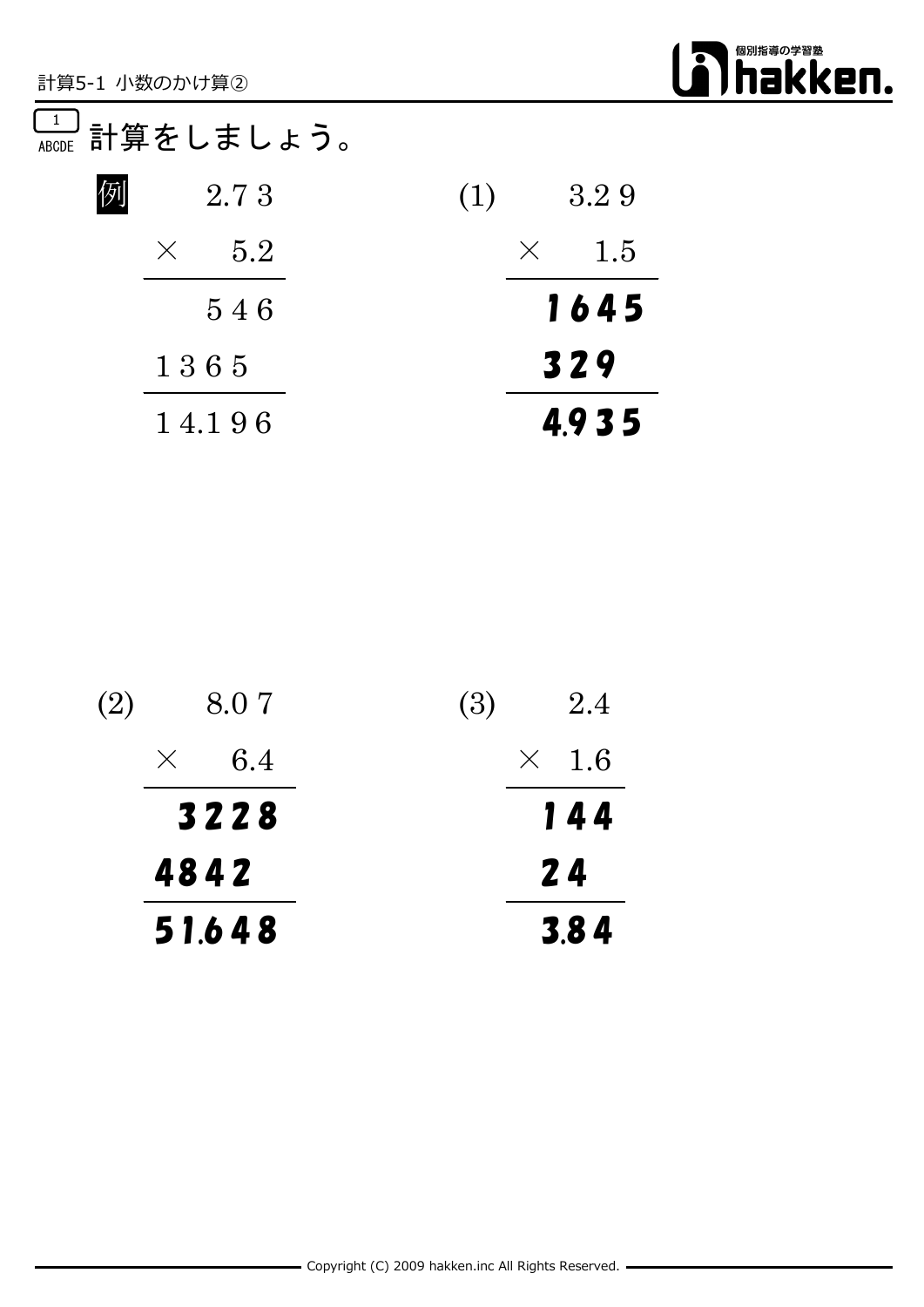#### <del> $\frac{2}{\text{\tiny{ALCOE}}}\ \text{\small{{$\rm \overset{\tiny{1}}{\overline{\phantom{\rule{1pt}{5.5pt}}}\limits}}}\ \frac{2}{\text{inf}}\ \text{\small{$\overset{\tiny{2}}{\overline{\phantom{\rule{1pt}{5.5pt}}}\limits}}}\ \text{\small{{$\mathrm{M}\acute{E}}\mathrm{}}\ \text{\small{{$\mathrm{M}\acute{E}}\mathrm{}}\mathrm{}}\mathrm{ }}\ \text{\small{{$\mathrm{M}\acute{E}}\mathrm{}}\mathrm{}}\mathrm{ }}\ \text{\small{{$\mathrm{M}\acute{E}}\mathrm{}}\mathrm{ }}\mathrm{ }}\ \text{\small{{$\mathrm{M}\acute{E}}\mathrm$

| (1)<br>3.77      | 5.96<br>(2)  |  |
|------------------|--------------|--|
| -5.8<br>$\times$ | $\times$ 3.1 |  |
| 3016             | 596          |  |
| 1885             | 1788         |  |
| 21.866           | 18.476       |  |

| 13.92        | 11.36        |
|--------------|--------------|
| 96           | 71           |
| 432          | 426          |
| $\times$ 2.9 | $\times$ 1.6 |
| (3)<br>4.8   | 7.1<br>(4)   |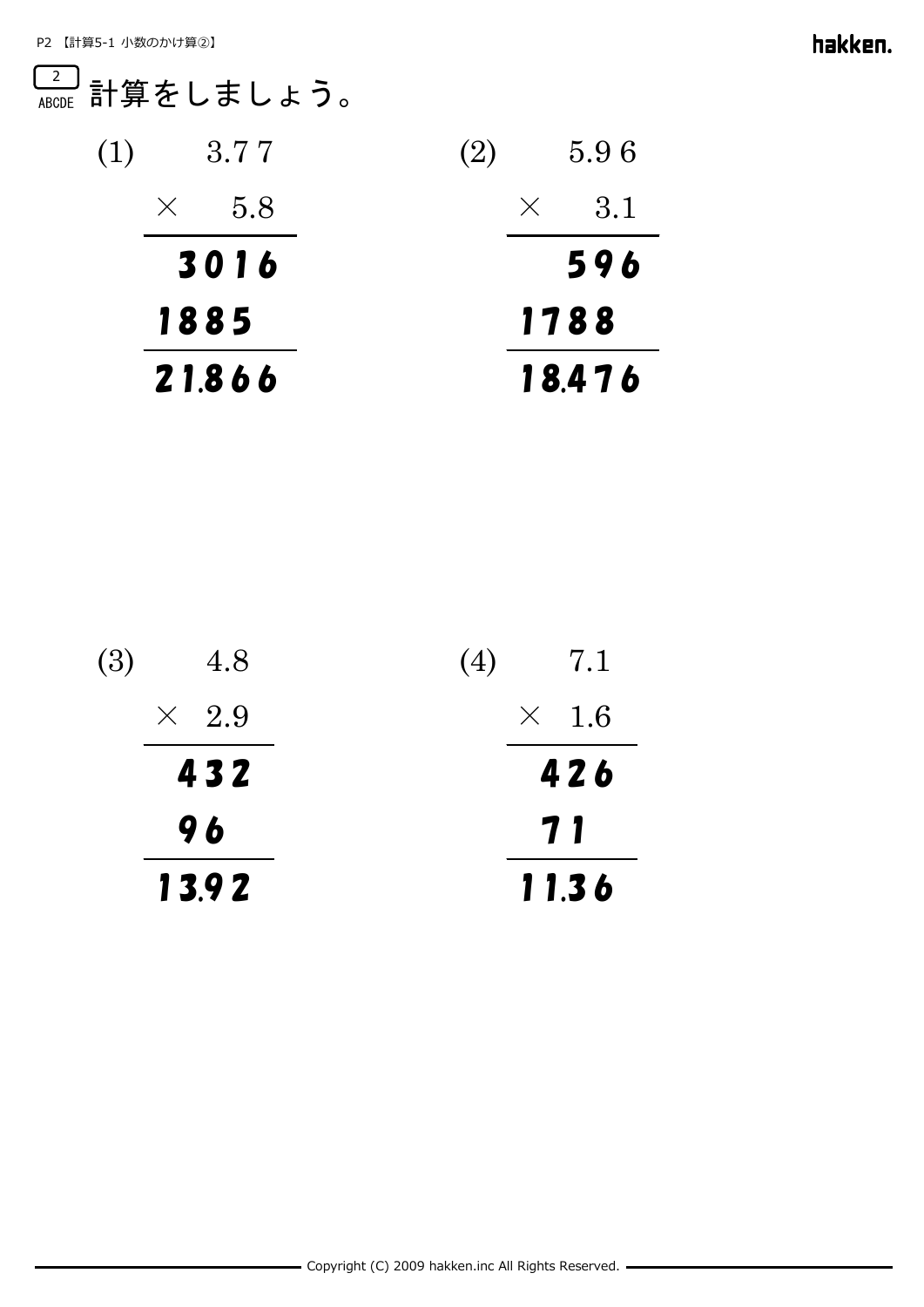#### <del> $\frac{3}{\text{\tiny ABCDE}}$ </del>計算をしましょう。

| 54.6<br>(1)      |
|------------------|
| 2.08<br>$\times$ |
| 4368             |
| 1092             |
| 113568           |
|                  |

| (2)<br>285      | <b>(3)</b><br>3.4 |
|-----------------|-------------------|
| 3.7<br>$\times$ | $\times$ 8.9      |
| 1995            | 306               |
| 855             | 272               |
| 10545           | 30.26             |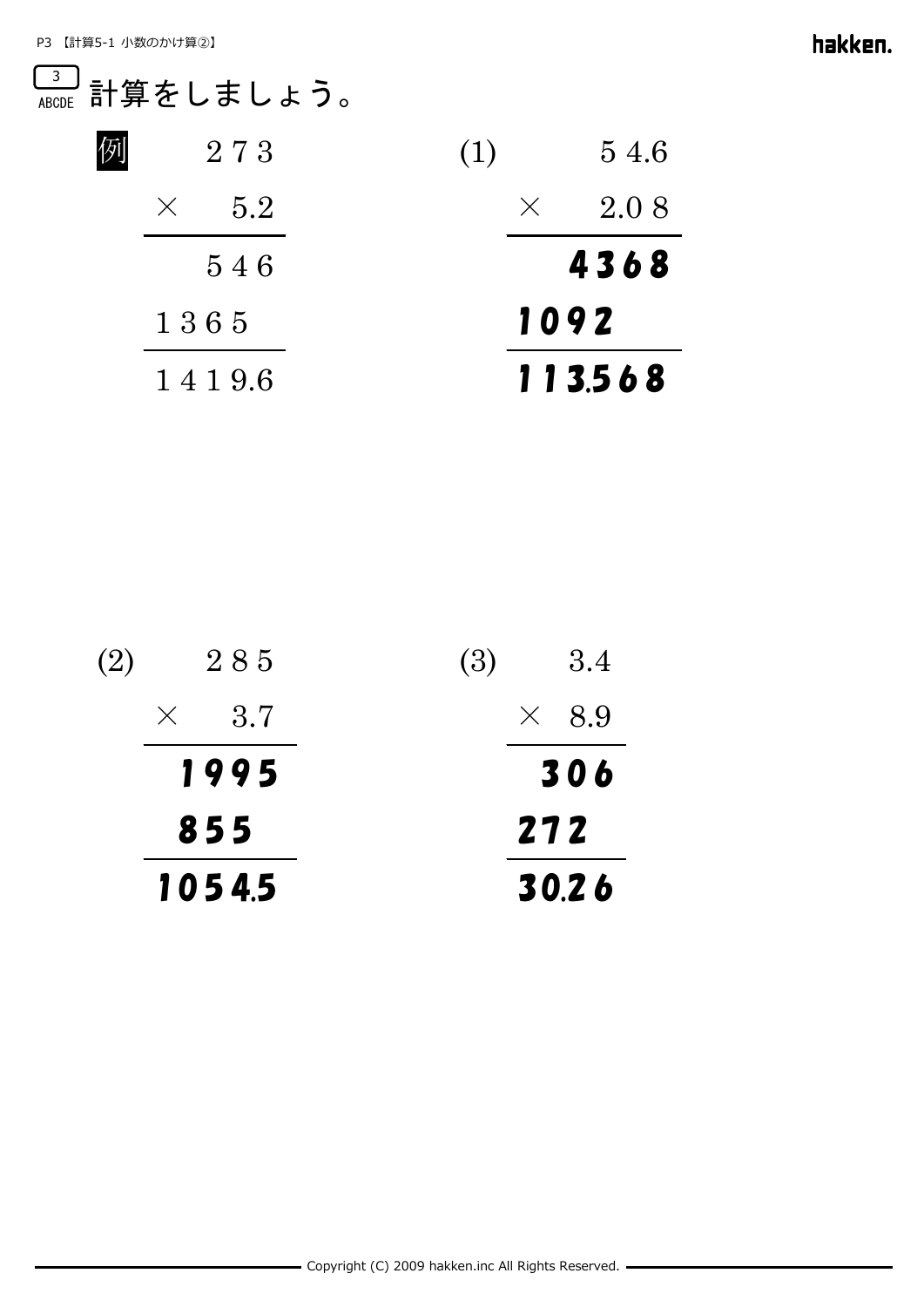#### <del>"</del>』計算をしましょう。

| (1) | 49.2              | 2.91<br><b>(2)</b> |
|-----|-------------------|--------------------|
|     | 8.5 3<br>$\times$ | 8.6<br>$\times$    |
|     | 1476              | 1746               |
|     | 2460              | 2328               |
|     | 3936              | 25.026             |
|     | 419.676           |                    |

| <b>(3)</b><br>7.9 | 609<br>(4)   |  |
|-------------------|--------------|--|
| $\times$ 4.6      | $\times$ 5.3 |  |
| 474               | 1827         |  |
| 316               | 3045         |  |
| 36.34             | 3227.7       |  |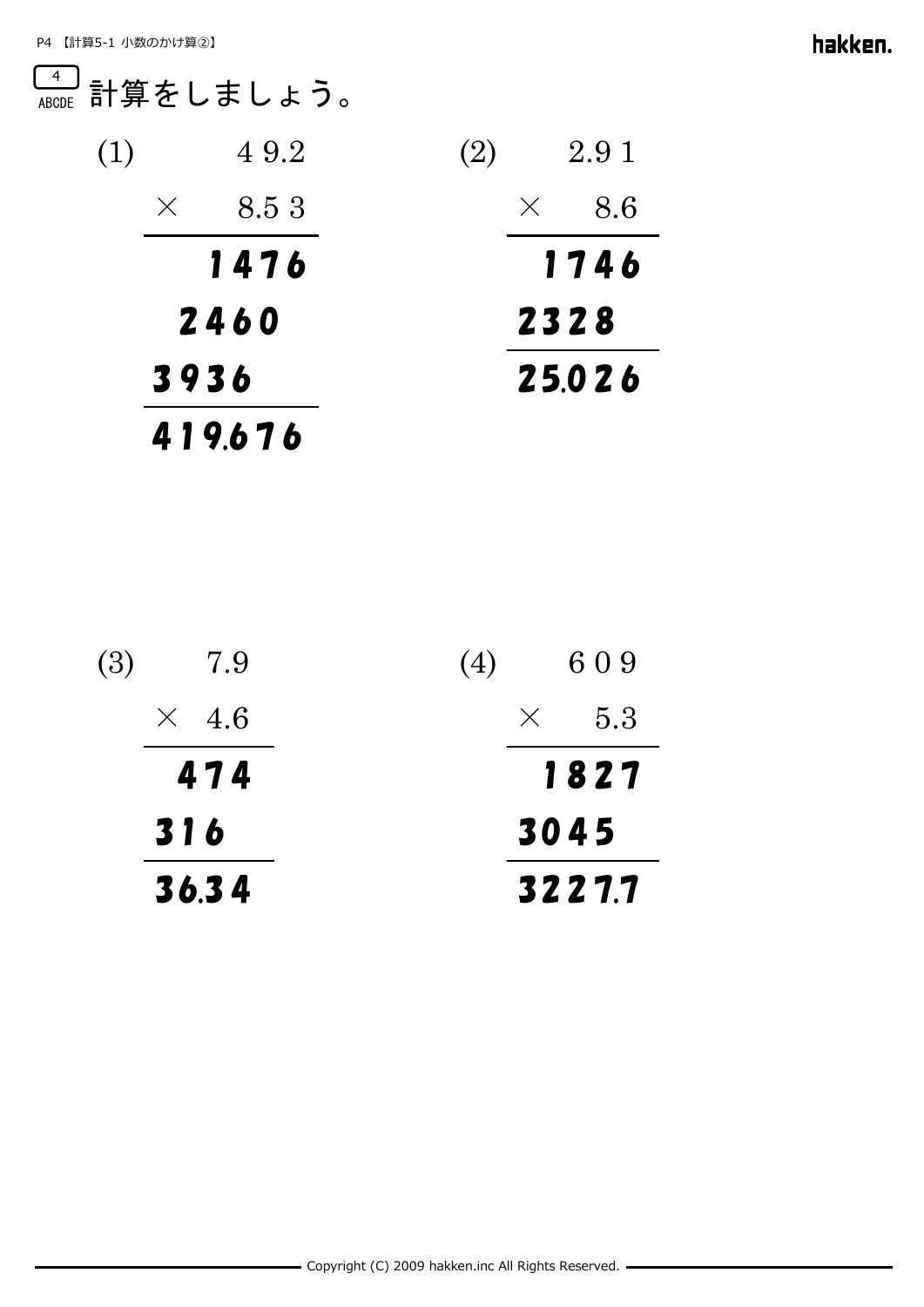### <del>』</del><br><sub>ABCDE</sub> 計算をしましょう。

| 例 | 7.25            | 0.2 3        |
|---|-----------------|--------------|
|   | 6.4<br>$\times$ | $\times$ 3.4 |
|   | 2900            | 92           |
|   | 4350            | 69           |
|   | 46.400          | 0.782        |

| 35.420          | 0.817              |
|-----------------|--------------------|
| 3465            | 76                 |
| 770             | 57                 |
| 9.2<br>$\times$ | 4.3<br>$\times$    |
| (1)<br>3.85     | 0.19<br><b>(2)</b> |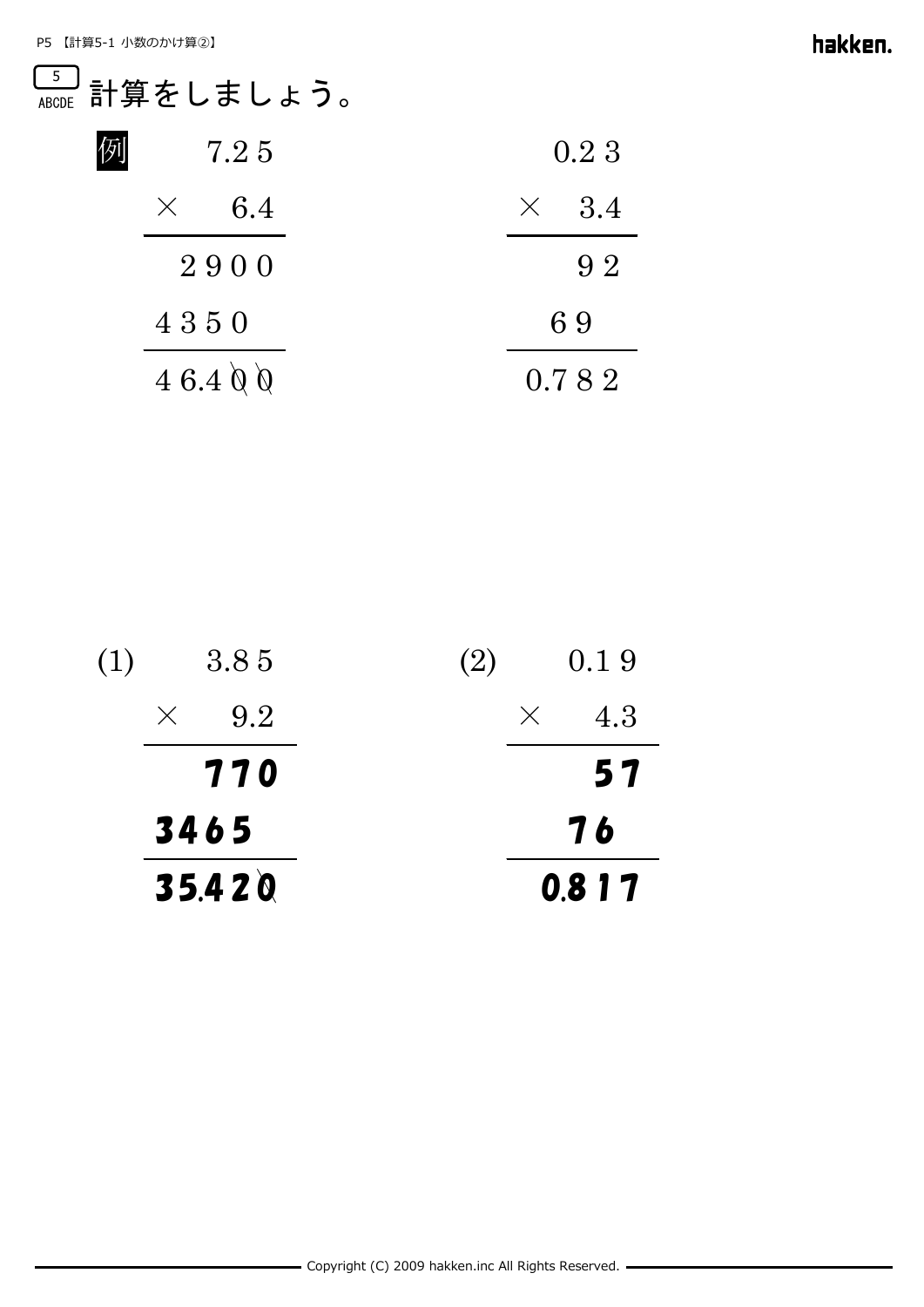# <del>。</del><br><sub>ABCDE</sub> 計算をしましょう。

| (1)<br>284        | 3.75<br><b>(2)</b> |  |
|-------------------|--------------------|--|
| - 3.5<br>$\times$ | 4.8<br>$\times$    |  |
| 1420              | 3000               |  |
| 852               | 1500               |  |
| 9940              | 18000              |  |

| 0.38         | 0.850        |
|--------------|--------------|
| $\mathbf{Z}$ | 68           |
| 18           | 170          |
| $\times$ 1.9 | $\times$ 2.5 |
| (3)<br>0.2   | 0.34<br>(4)  |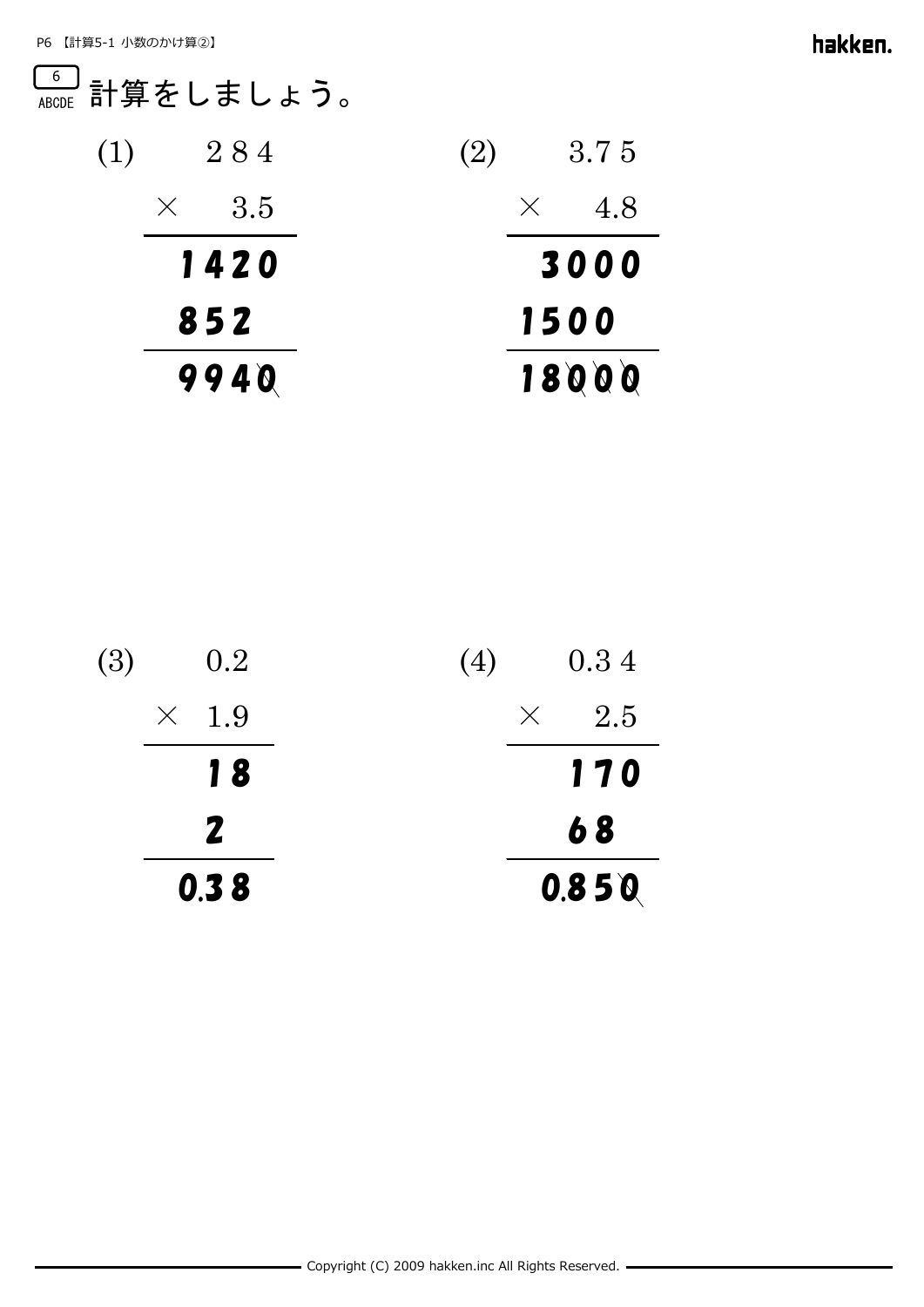## <del> $\frac{7}{\text{\tiny{ALCOE}}}\ \text{\small{{$\rm \overset{\_}{=}\,$}}$\text{\small{{$\rm H$}}} \text{\small{{$\rm \overset{\_}{=}\,$}}$\text{\small{{$\rm \overset{\_}{=}\,$}}$}}\text{\small{{$\rm \overset{\_}{=}\,$}}$\text{\small{{$\rm \overset{\_}{=}\,$}}$}}\text{\small{{$\rm \overset{\_}{=}\,$}}$\text{\small{{$\rm \overset{\_}{=}\,$}}$}}$\text{\small{{$\rm \overset{\_}{=}\,$}}$}}\text{\small{{$\rm \overset{\_}{=}\,$}}$\text{\small{{$\rm \overset{\_$

| 34.10        | 0.350              |
|--------------|--------------------|
| 330          | 25                 |
| 110          | 100                |
| $\times$ 6.2 | 1.4<br>$\chi$      |
| (1)<br>5.5   | 0.25<br><b>(2)</b> |

| 1.00         | 278.20      |
|--------------|-------------|
| 8            | 2568        |
| <b>20</b>    | 2140        |
| $\times$ 2.5 | $\times$ 65 |
| (3)<br>0.4   | 4.28<br>(4) |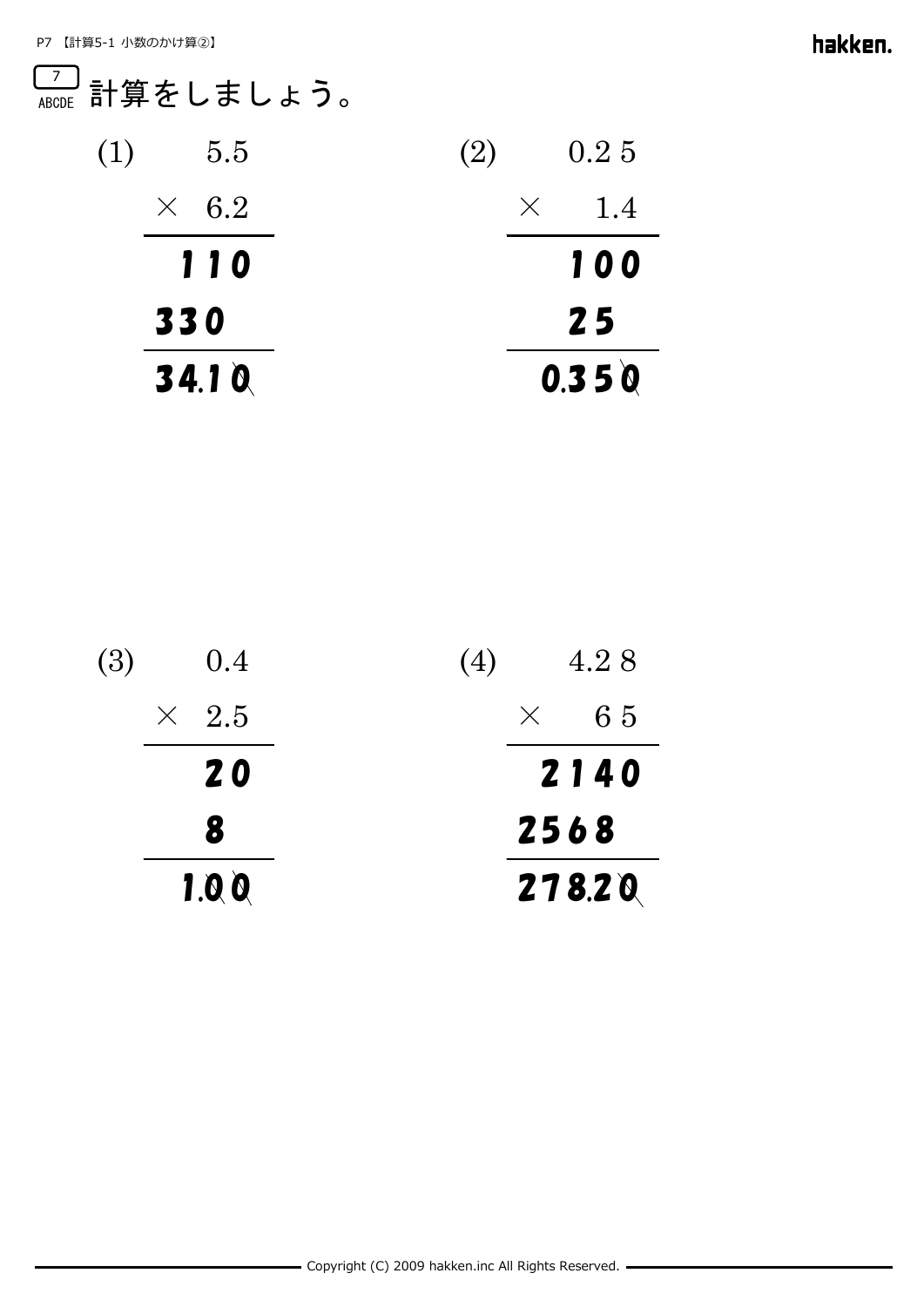# <u>。。</u><br><sub>ABCDE</sub> 計算をしましょう。

| (1)  | 2.1          | (2) |          | 30.7   |
|------|--------------|-----|----------|--------|
|      | $\times$ 3.9 |     | $\times$ | 2.68   |
|      | 189          |     |          | 2456   |
|      | 63           |     |          | 1842   |
| 8.19 |              | 614 |          |        |
|      |              |     |          | 82.276 |

| 4.970        | 0.5070        |  |
|--------------|---------------|--|
| 426          | 468           |  |
| 710          | 390           |  |
| $\times$ 3.5 | $\times$ 0.65 |  |
| (3)<br>1.4 2 | 0.78<br>(4)   |  |